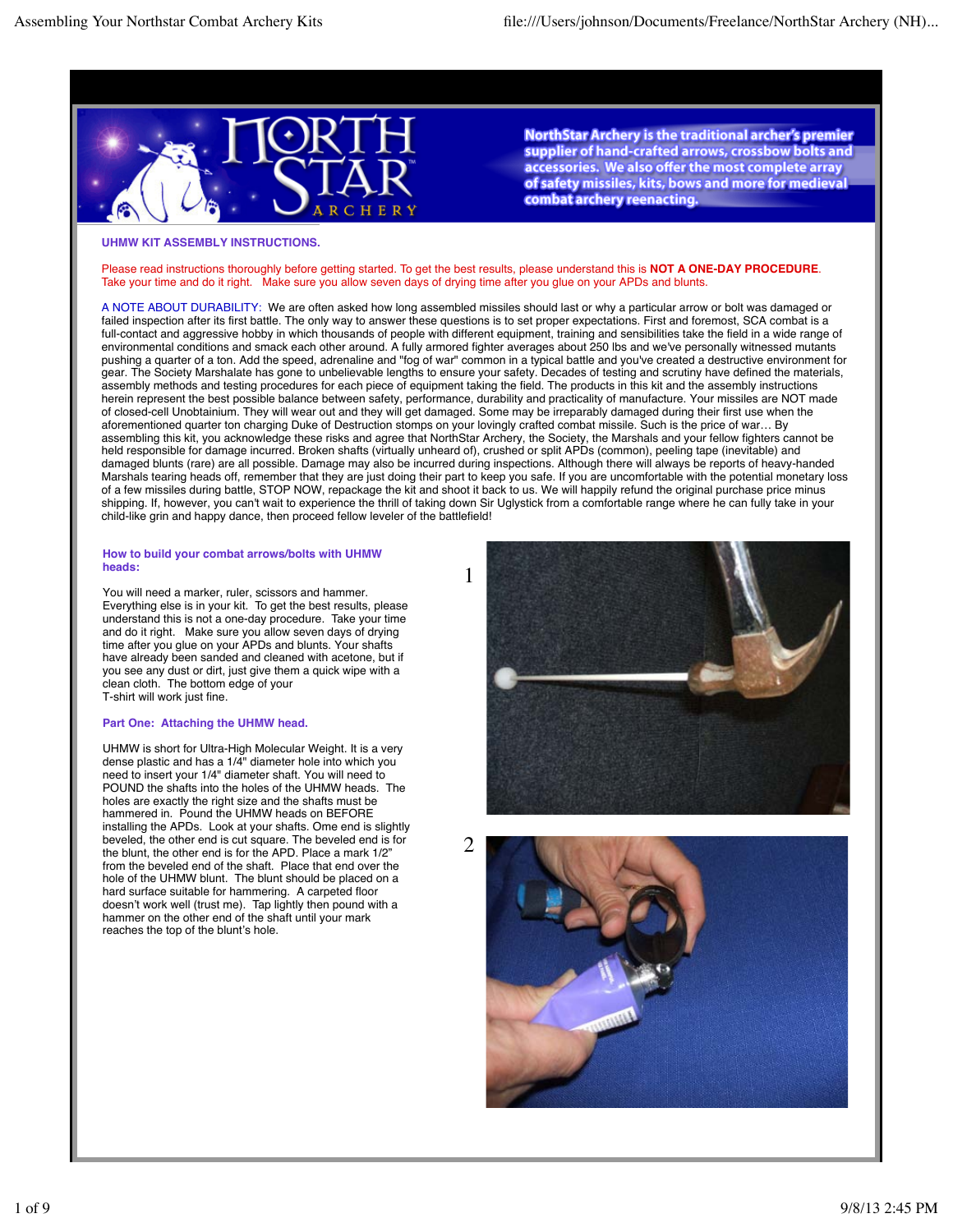If the end of the shaft has spread due to hammering, lightly sand the edge to bring it back to the right size so the APD will fit. Do not reduce the shaft diameter with sanding.

#### **Part Two: Attaching the Asgard APD**

## **2) WARMING THE ASGARD APD:**

**If the APD end of the shaft has spread because of the hammering in the previous step, lightly sand the edge to bring it back to the right size so the APD will fit. Do not reduce the shaft diameter with sanding unless it's absolutely necessary as described at the end of step 3. APDs for arrows have a split nock, while those for bolts have a solid nock. The shaft holes of the APDs have already been roughened by NorthStar for better adhesion. The hole in the APD is ¼". The shaft you are placing into that hole is ¼". The plastic APD will need to expand just a little as the shaft in inserted. This is made easier if the APD is warm. Holding them in your hands for a couple of minutes, placing them in the sun, placing them in a tied off pillow case and running them through the clothes dryer on low heat or using a hair drier on low heat are all suitable methods for making the APDs slightly more pliable for this step. Don't put them in hot water as water trapped inside the APD will undermine glue adhesion. Don't put them in the oven, blast them with a heat gun or use a lighter or other open flame. Such methods will bubble, melt, ignite and otherwise irreparably damage the APD. They just need to be about 85F. If you are assembling your missiles at a backyard BBQ in July in Arizona, you can probably skip warming them up. If you are assembling them from inside your ice fishing tent on Lake Winnebago in January, then warming the APDs will be crucial to prevent the plastic from splitting during shaft insertion. An air conditioned home is generally enough justification for warming the APDs first.**

**3) ATTACHING THE ASGARD APD: Use the GOOP glue as a lubricant to get the APD to slide on. Put a generous amount of glue over the shaft hole of the APD (FIG 5 & 6). Push the shaft slowly (REPEAT - SLOWLY) into the APD until it touches the bottom of the hole. Push hard! Twist the shaft to distribute the glue evenly. Be careful not to damage the nock when you push the APD onto the shaft. I do this by placing the large round hole of the APD on the table with nock off the edge of the table (FIG 7). The fiberglass shaft will be vertical while you push the APD onto it. The Asgard APD fits the 1/4-inch diameter shafts very snugly. So snugly, that the shaft will push almost all the glue down to the bottom of the shaft hole. There is a small weep hole at the bottom of the shaft to allow excess glue to come out. You must push the shaft in hard enough to get the glue to distribute between the shaft and the APD. Glue will suddenly spurt out of the weep hole, so cover up that nice dining room table and floor you're working on (FIG 8). Getting GOOP adhesive out of carpeting is icky. Learn from my experience. Trust me yet again. After gluing, let it set for seven days without moving it. Yes, I really mean seven whole days. Learn from my experience. I have had APDs ready after 2 days, but not always!After seven days test the APD to make sure it is secure. Test it by grasping it and trying to pull it off. If you can pull it off or twist it around the shaft, re-glue it. If it's really, really, really hard to push the shaft into the APD, try warming them immediately before inserting (See step 2). As a last resort, you can sand down the shaft diameter VERY SLIGHTLY. The fiberglass is easy to sand with coarse sand paper or a concrete block or a rock. You are going to hate doing this because the fiberglass dust is nasty and itchy. Don't breath the dust; don't touch your face or eyes with hands that have the dust on them. After you are done sanding, wipe the shaft with alcohol to get rid of the dust and oils.**

# **Part Three: Tape and label the shaft.**

Tape the shaft between the blunt and the APD. This takes time and care.

Cut a piece of tape the needed length. Lay one long edge of the tape carefully lengthwise down the shaft. Get that one edge of the tape, the long edge, stuck onto the shaft straight before proceeding.





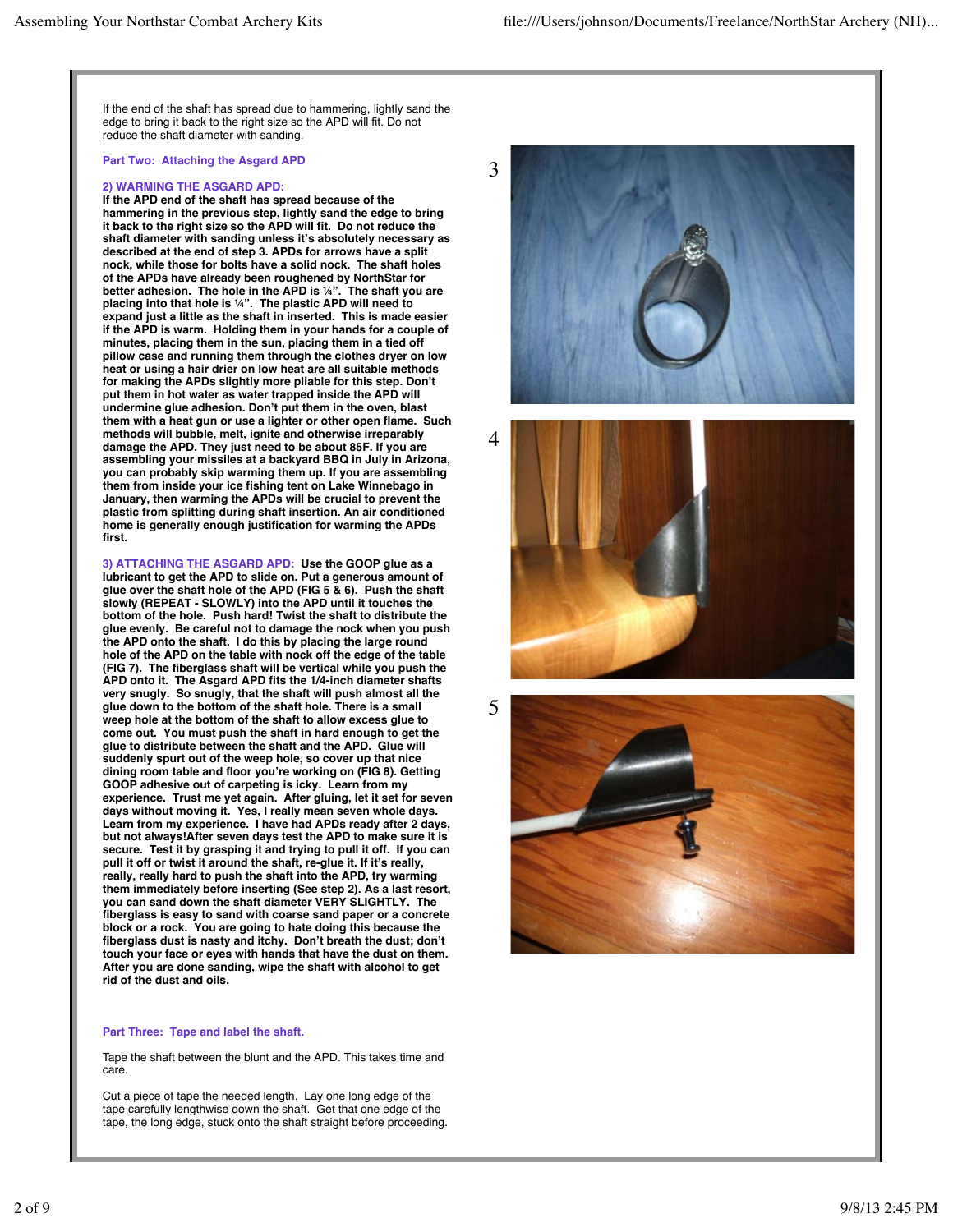Roll the shaft a little and then push down the tape lengthwise. Do this in increments. Each time you push down on the tape, you will stick a little bit more of the tape to the shaft.

Roll the shaft, push down on the tape lengthwise, roll the shaft, push on the tape, roll, tape …

The colored tapes stretch a bit after you pull it off the roll. Allow the length to shrink back to size for a couple of minutes before you you stick it onto the shaft.

Midrealm allows only 1" wide strapping/fiber tape on the shafts.

West Kingdon requires electrical tape on the shafts.

You must label your shafts with your name and kingdom for SCA combat.

Midrealm and Pennsic War require preprinted, not handwritten, labels.

## **Part Four: Pad the UHMW blunt head.**

Tape the first foam disk on with 2 pieces of strapping tape about 8 inches long. Place the tape over the top of the foam and blunt and down the sides of the shafts. If its needed, tape the second piece of foam on top the same way, but use four pieces of tape to completely cover it. Wrap the foam rectangle around the side of the blunt and tape into place snugly. Use 4 pieces of tape over the top and down the side of the blunt to cover everything again. Using electrical tape, cover the whole blunt once again. It will take at least 6 pieces of tape about 8 inches long. Wrap more electrical tape around the shaft at the base of the blunt to secure all the ends of the tape you just applied. Measure the head (the one you just built) to make sure it's at least 1/1/2" in diameter.

# **Part Five: Take care of Your Arrows**

You just put an awful lot of work into your arrows/bolts. Please take good loving care of them. After shooting, you MUST inspect them. Even if someone else has inspected them after a battle, you need to re-inspect your own arrows again. Do not shoot them again if you find any kind of damage, or if the Blunt is not seated or taped correctly. Arrows, like other weapons, need attention and up-keep. You will need to fix and re-tape them occasionally. Inspect them between battles and when you get them home. Don't wait until it's time to take them back out onto the battlefield to inspect them. Don't store you arrows in a shed or car where the temperature and humidity is uncontrolled. Extreme temperatures will make the tape come loose. I find this makes the arrow inspectors grumpy.

#### **Part Six: Be responsible and help me out.**

SCA Society and SCA kingdom rules are always improving. Hopefully these instructions do not conflict with any rules, but you better check for yourself. If you find any problems with these instructions, I would love to hear from you.

#### **Disclaimer:**

NorthStar Archery, LLC and its employees are not responsible for any injury resulting from abuse or misuse of its products. Use of the arrows or bolts resulting from these kits assume participation in a contact sport with it own unique risks and hazards. The buyer and user assume all risk associated with this participation and hold NorthStar Archery and its staff harmless in the event of injury or death.

Thank you for purchasing your combat archery equipment from NorthStar Archery.



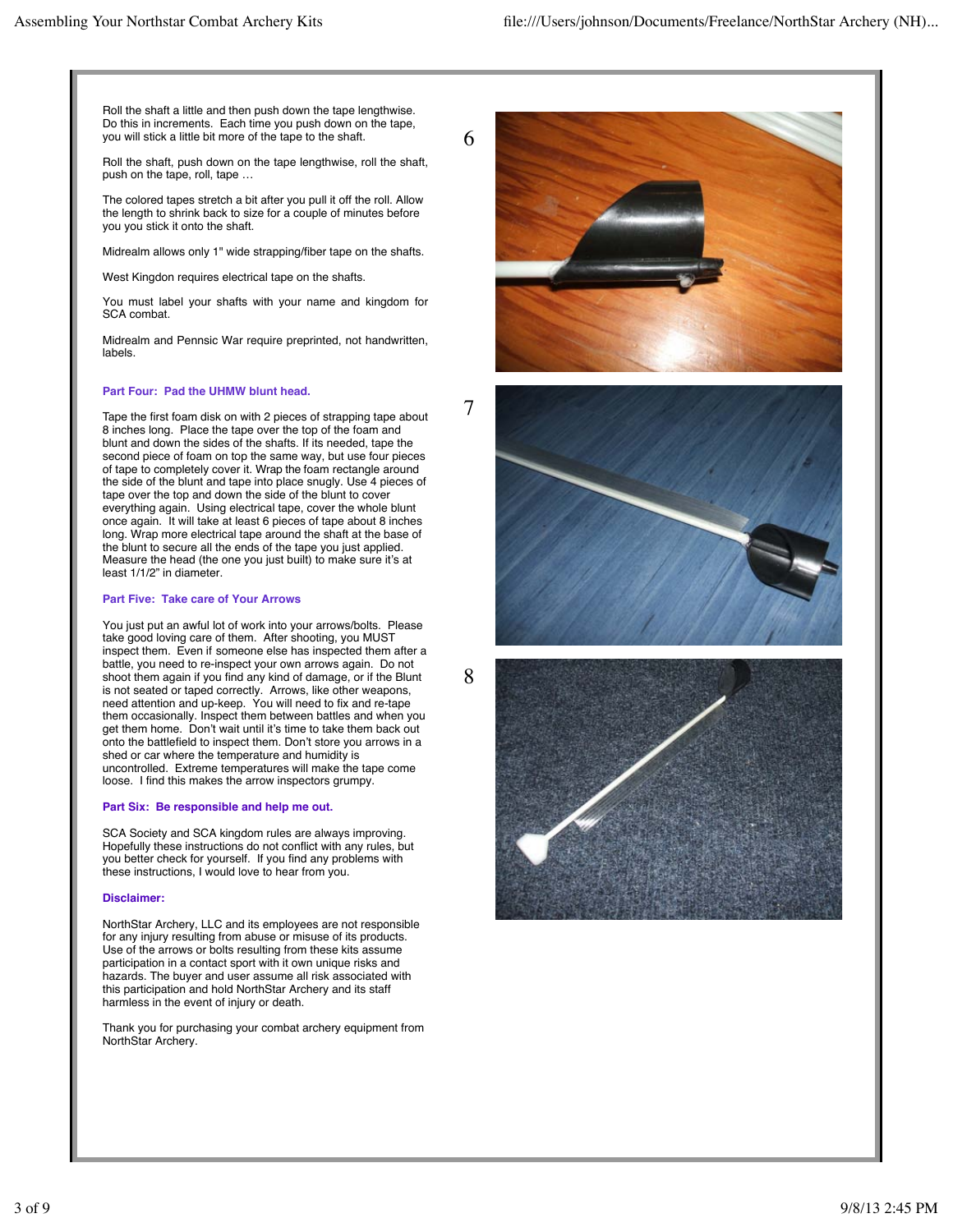











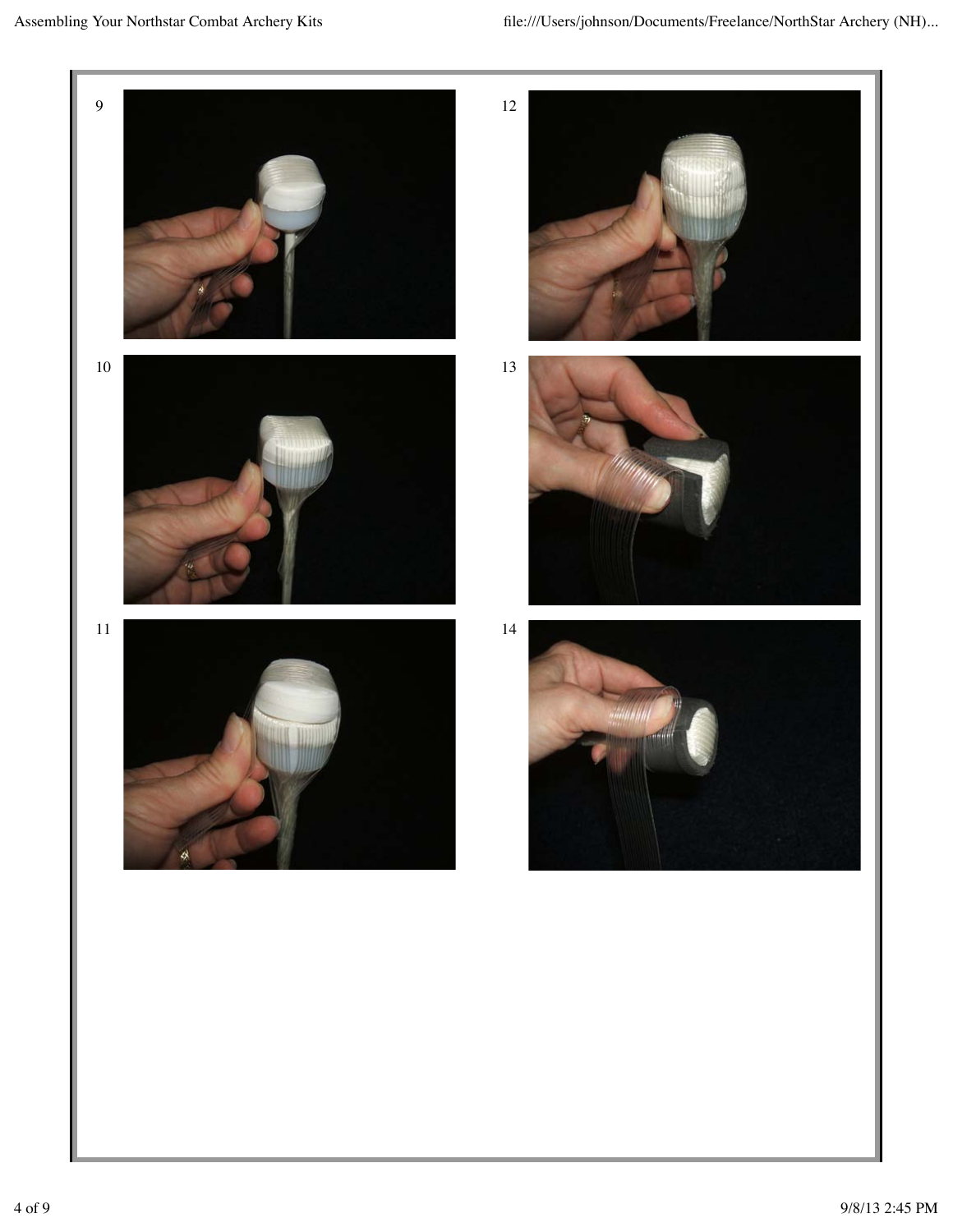